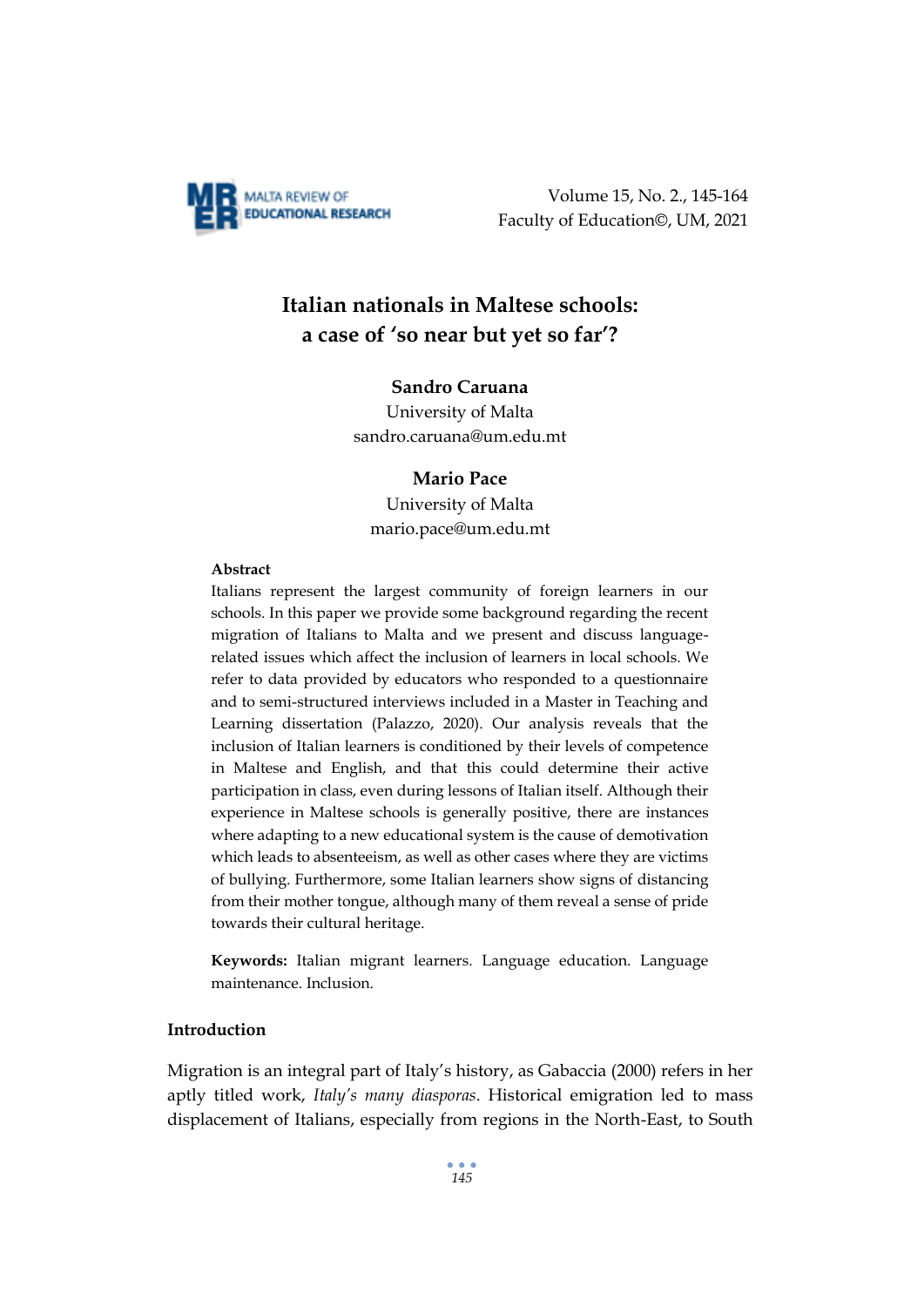America at the turn of the twentieth century followed by post-war mass emigration, mainly from Southern Italy to the USA and Australia. Over the course of the recent years the economic instability in several African and Eastern European countries, among others, has led to the opposite phenomenon, and today Italy is the destination of migrants of different nationalities. Emigration from Italy, however, has not ceased although the characteristics of this migration have changed compared to the past: examples include the so-called '*fuga di cervelli*' or 'brain-drain', with highly qualified youths leaving Italy, often because they do not find satisfactory career prospects in their field of specialisation (Ferrara, Gallo & Montanari, 2018), as well as the relocation of whole families in search of a better work-life balance.

Within this scenario, Malta represents an attractive destination for many Italians. In this paper we first provide some background in relation to the recent diaspora of Italians, before focusing specifically on Italians in Malta. Our main objective is then to provide insights in relation to the presence of Italian learners in our schools, on language-related issues and on their inclusion. Insofar as this is concerned, it is important to keep in mind the following caveat: the data we collected and the studies we refer to were carried out before the Covid-19 outbreak. While it is too early to ascertain the extent of the impact of the pandemic on the presence of Italians in Malta and of Italian students in our schools, unofficial information provided by the Embassy of Italy in Malta indicates that around 3,600 Italians took flights from Malta to Italy between March and the end of June 2020. One cannot exclude that some of these returned to their homeland permanently.

# **Recent emigration from Italy**

Recent reports regarding Italian migration (Fondazione Migrantes 2018 & 2019) reveal that Italian nationals moved to 195 different destinations worldwide. The United Kingdom is the preferred destination of Italians followed by Germany and by France. The case of Malta, in this regard, is especially revealing as it is in the sixteenth place, ahead of Luxembourg, the Scandinavian countries, Poland, Rumania, Tunisia, just to mention a few. Italian migrants in Malta are more numerous than in several other Mediterranean countries, including those in North Africa.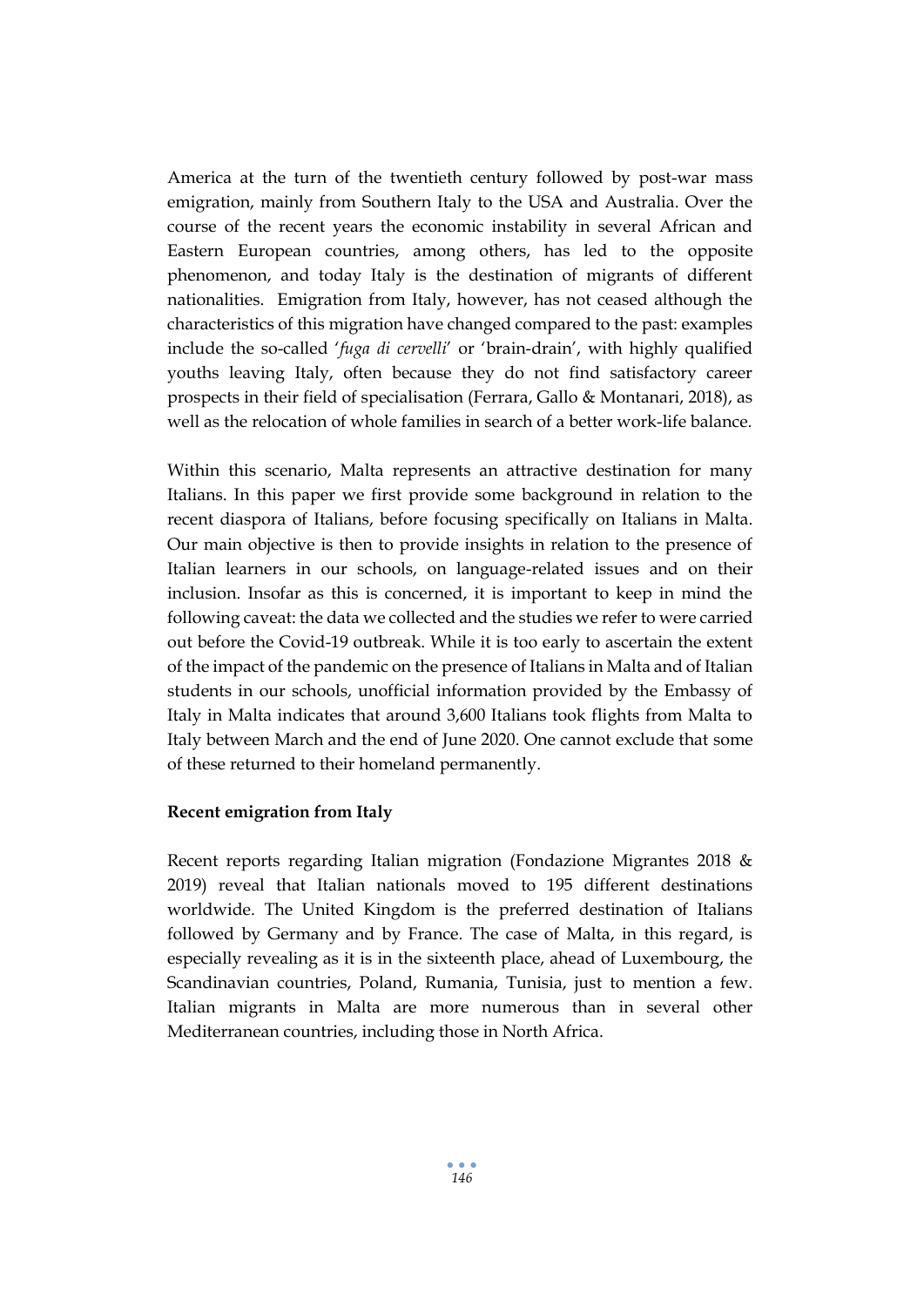2019 Eurostat figures<sup>1</sup> indicate that foreigners<sup>2</sup> constitute 14% of Malta's population, placing it in the 5th place in the EU (preceded by Luxembourg, Cyprus, Austria and Estonia). In the following table, we list the six EU countries which registered more than 1,500 persons in employment locally in December 2019. This provides clear evidence of increasing trends, which are especially marked in the case of Italian nationals:

| Rank           | Country        | Dec-10 | Dec-13 | Dec-16 | Dec-19 |
|----------------|----------------|--------|--------|--------|--------|
| 1              | Italy          | 726    | 1,972  | 5,989  | 10,393 |
| $\overline{2}$ | United Kingdom | 1,991  | 2,881  | 4,399  | 5,496  |
| 3              | Bulgaria       | 453    | 894    | 2,212  | 2,605  |
| 4              | Romania        | 262    | 556    | 1,477  | 2,158  |
| 5              | Hungary        | 190    | 669    | 1,419  | 1,649  |
| 6              | Germany        | 482    | 723    | 1,115  | 1,530  |

*Table 1*: EU nationals in Malta (JobsPlus, Ministry for Education & Employment3)

Italian nationals working and residing in Malta have increased to the extent that they have now overtaken the number of British, historically the largest foreign workforce in Malta.

For many Italians Malta does not fall short of what they might expect to find in geographically larger countries. Recent research (Caruana, forthcoming) indicates that Italians are attracted by the Anglophone context present in many workplaces locally, as this offers several advantages and betters one's prospects for the future, also in terms of employability in other countries. There are also cultural affinities between Malta and Italy, as well as established ties which lead to mutually beneficial economic and commercial exchanges.

<sup>1</sup> Information retrieved online from the 2019 edition of "People on the move. Statistics on mobility in Europe": [https://ec.europa.eu/eurostat/cache/digpub/eumove\\_2019/,](https://ec.europa.eu/eurostat/cache/digpub/eumove_2019/)  published by the European Commission. Although there is a 2020 version of this publication, data regarding Malta is marked as 'not available'.

<sup>2</sup> Although terminological issues will not be discussed in this paper, we point out that it is necessary to problematise several labels which are often used especially in relation to immigration. The very term 'foreigner' has, for example, a number of interpretations and while it is often placed in opposition to terms like 'natives' or 'nationals', it is not as clear-cut as it is often made out to be, also when it is used on the media. See, for example, Caruana & Klein (2009) for a discussion regarding this.

<sup>3</sup>https://jobsplus.gov.mt/resources/publication-statistics-mt-mt-en-gb/labour-marketinformation/foreigners-data#title1.3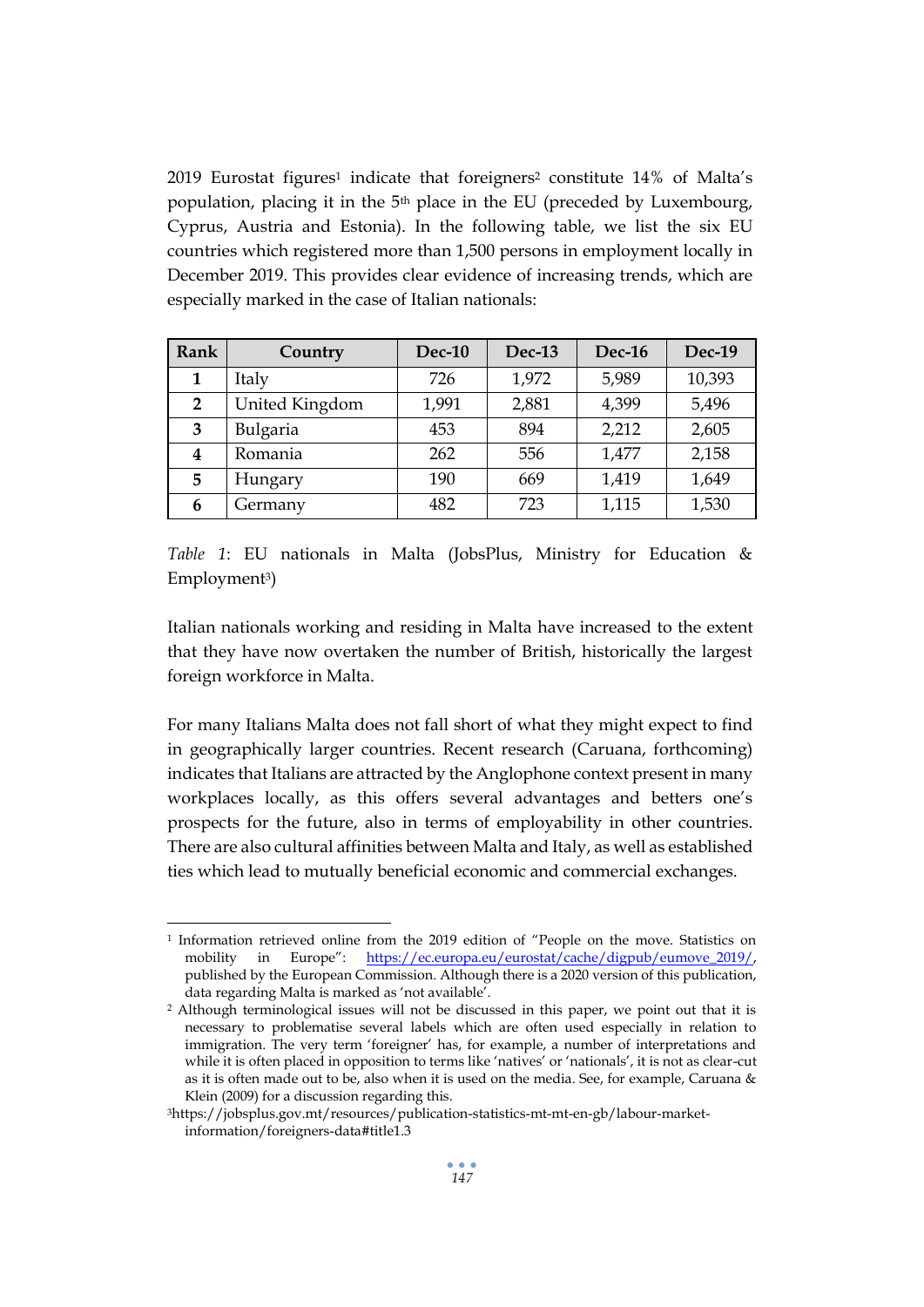A number of Italian migrants residing in Malta follow courses organised by the Ministry for Education and Employment (MEDE) at the Lifelong Learning Centres, in various towns and villages across the island. During the scholastic year 2019-20, a total of 836 Italian nationals living in Malta followed one or more of the many courses offered in these centres, with the clear majority opting to learn a foreign language, as seen in the data presented in Table 2:

| Lifelong Learning<br><b>Centres 2019-20</b> | English<br>FL | <b>Maltese</b><br>FL | English<br>for<br>SEC <sup>4</sup> | Other<br>languages | Other<br>subjects |
|---------------------------------------------|---------------|----------------------|------------------------------------|--------------------|-------------------|
| No.<br>Italian<br>of                        | 250           | 164                  | 201                                | 108                | 113               |
| nationals                                   |               |                      |                                    |                    |                   |
| $\frac{0}{0}$                               | 30            | 19.5                 | 24                                 | 13                 | 13.5              |

*Table 2*: Italian nationals who follow courses at the Lifelong Learning Centres (data provided by the Directorate for Research, Lifelong learning and Employability, Ministry for Education & Employment)

In her study on Italian migrants in Malta, Iorio (2019: 2012) reports that 19% are aged between 0-18, thereby indicating that there are several children and youths who are within the compulsory education age bracket and who, therefore, attend schools in Malta. This is also evident through the numbers in Table 3 regarding the presence of Italian children in Maltese schools (2017 till 2020), from kindergarten to post-secondary sectors:

| <b>School sector</b>     | 2017-18 | 2018-19 | 2019-20 |
|--------------------------|---------|---------|---------|
| State (public) schools   | 628     | 758     | 802     |
| Church schools           | 25      | 23      | フフ      |
| Independent<br>(private) | 275     | 273     | 232     |
| schools                  |         |         |         |
| <b>TOTAL</b>             | 928     | 1,054   | 1,056   |

*Table 3*: Italian migrant learners in Maltese schools (data provided by the Ministry for Education & Employment, Malta)

<sup>4</sup> This course is based on the Secondary Education Certificate (SEC) English examination syllabus, and is different from the 'English FL' course, which is directed towards attaining levels included in the CEFR.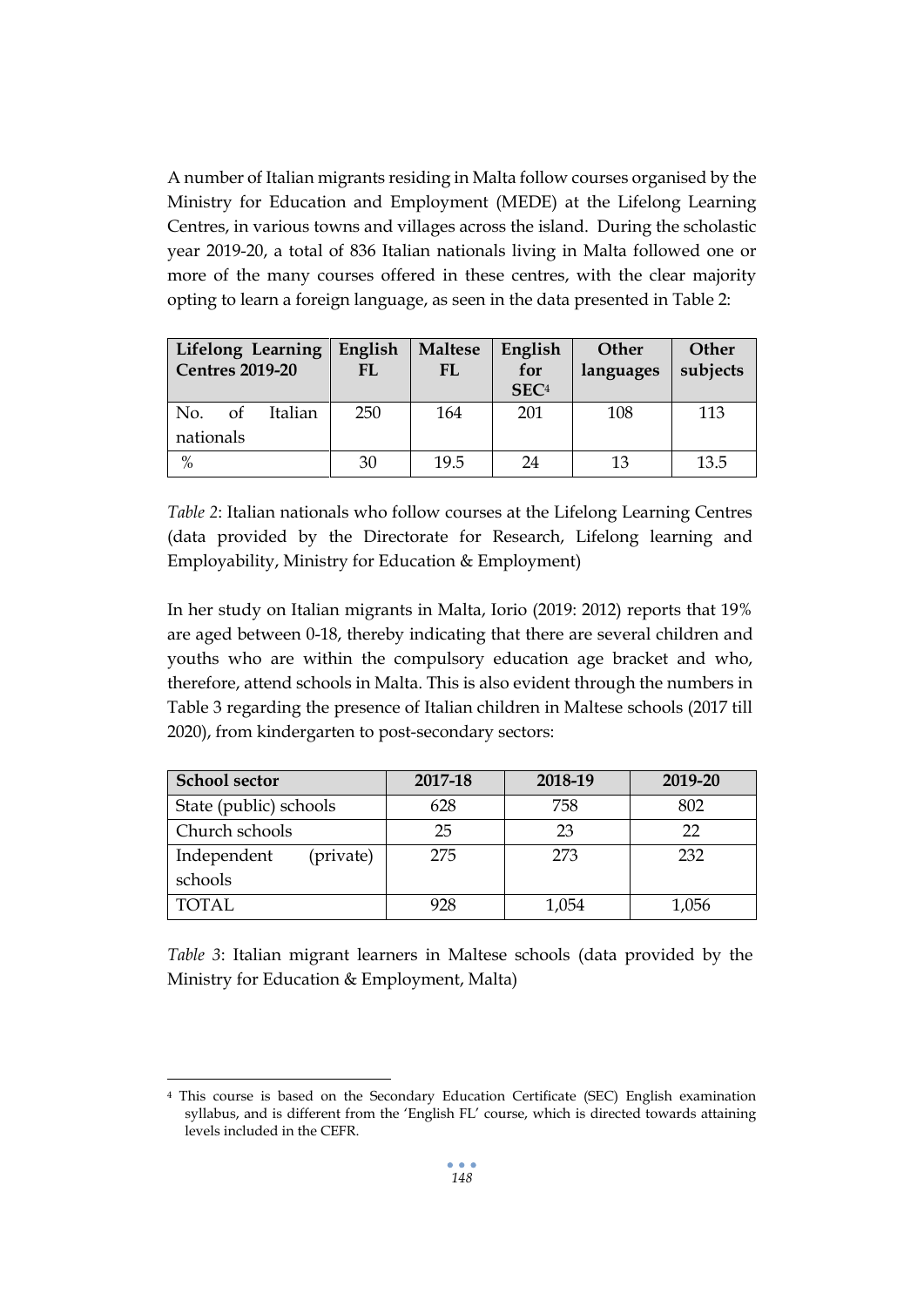Today Italian learners represent the largest foreign community in Maltese schools. The above figures show that there has been a 16% increase of Italian learners in our schools between 2017 and 2019 and that these numbers did not change in 2019-20. In 2018-19, 721 (65%) of these learners were either attending kindergarten or primary schooling.

Although most Italian students are placed in mainstream classes, some of them are referred by schools to receive 'induction' support. This normally occurs when learners, irrespective of their age, have limited competence in both English and Maltese and are therefore placed in an 'induction hub', sometimes prior to mainstreaming. The induction programme lasts for a whole scholastic year, but learners who join from February onwards may be required to stay on during the following scholastic year too. Information retrieved from the Migrant Learners' Unit (MLU) indicates that very few Italian learners repeat the induction programme. They generally attain the required competence in English and/or Maltese, after following lessons for a full scholastic year, also having been immersed in the local context. Further to the above, support is also provided to some mainstreamed learners within their own school, on a so-called 'pull-out basis', when they are given special support in either or both languages in classes organised purposely for this during school hours. This is especially the case when these learners can communicate well in English. In Table 4 we provide information pertaining to Italian learners who have received support via the MLU in the past three scholastic years:

| Scholastic<br>Year | Italian learners<br>supported by MLU<br>- Total | Learners in full<br>induction | <b>Learners receiving</b><br>support on 'pull<br>out basis' |
|--------------------|-------------------------------------------------|-------------------------------|-------------------------------------------------------------|
| 2017-18            | 82                                              | 80                            |                                                             |
| 2018-19            | 102                                             | 55                            | 47                                                          |
| 2019-20            | 88                                              | 43                            | 45                                                          |

*Table 4*: Italian migrant learners supported by the Migrant Learners' Unit (MLU) (data provided by the Ministry for Education & Employment, Malta).

## **The schooling of migrant learners**

Migrant learners represent a source of richness which is beneficial to all learners, especially insofar as language awareness and plurilingualism are concerned. However, they generally face a number of challenges when they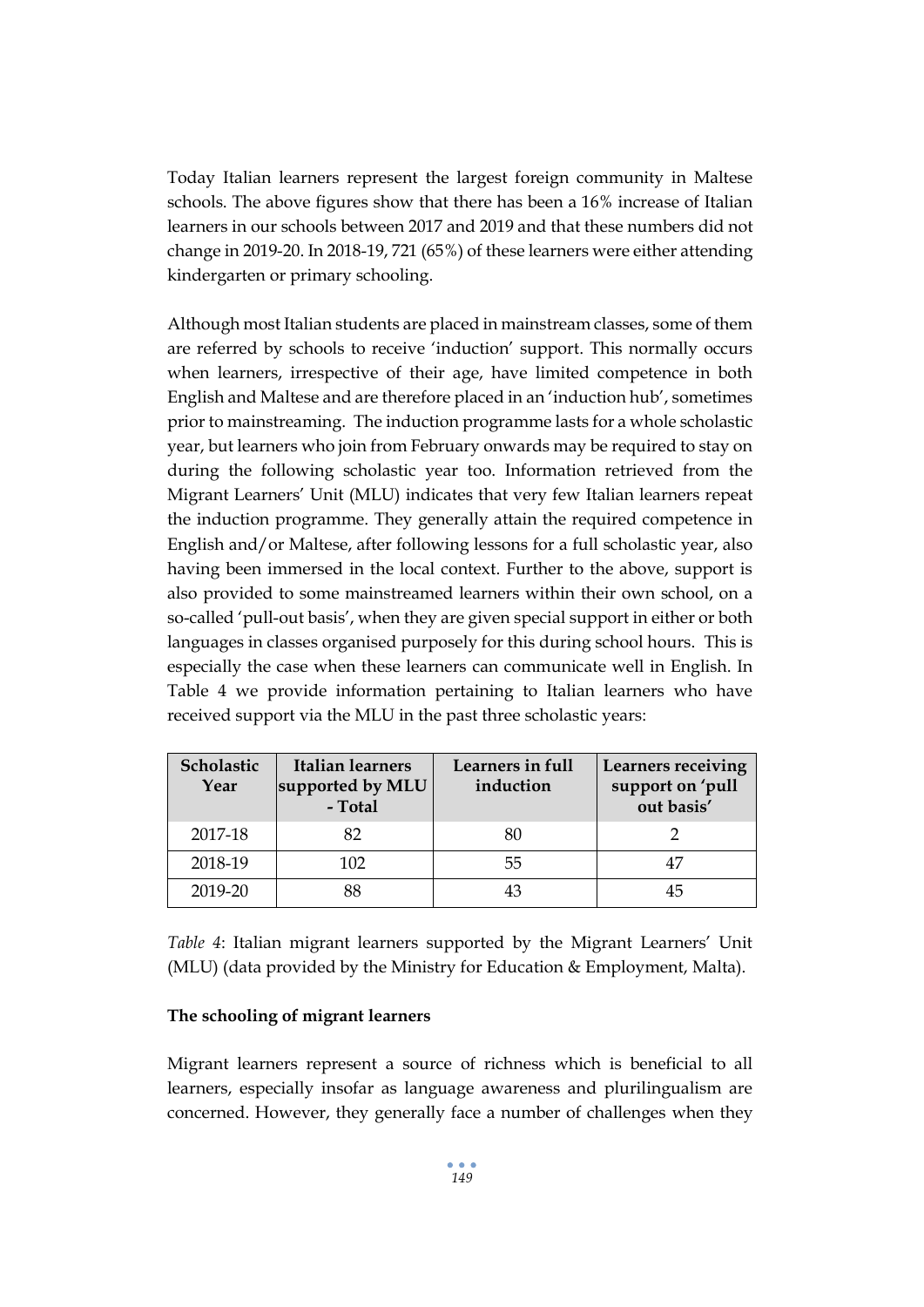attend school in a country which is not their own. These include getting accustomed to a new educational system and familiarising themselves with the language/s of instruction. Janta & Harte (2016:15) argue that "limited or no command of the host society language is the most common barrier for migrant integration and educational success; poor language skills limit migrant parents' opportunities to support their children in their learning".

In relation to this, over the recent years language policies and practices have underlined the value of developing plurilingual competences. The Council of Europe (2007: 107) for example, in conclusion to its *Guide for the development of language education policies in Europe*, mentions the following principle and purpose: "to develop the plurilingual competence of every individual throughout life so as to demonstrate to all citizens the economic, social and cultural value of plurilingualism". More recently the *CEFR Companion Volume* refers to the development of areas such as mediation, plurilingual/pluricultural competence as means to "contribute to the quality inclusive education for all and to the promotion of plurilingualism and pluriculturalism" (Council of Europe 2020:11). The development of tools to heighten language awareness, together with practices such as translanguaging, provide a holistic approach to language education, by stressing their commonalities, for instance, rather than their differences. Garcia (2017: 24) refers specifically to the integration of adult migrants when she explains that translanguaging "focuses on the available features and practices of people and especially migrants to make meaning, free of the constraints and defined boundaries of named languages".

Caruana, Coposescu, Scaglione (2013: 368-374) found some analogies between migrant learners in primary schools in six Southern European countries, including Malta. Among their findings they report an interest towards foreign languages, language learning and language diversity also among very young pupils. Nevertheless, especially in the case of teachers and parents, interest towards foreign languages is largely limited to languages which are taught in schools and it concentrates heavily on English, even in contexts (such as Italy, Spain and Slovenia) where traditionally the presence of this language is not especially strong. There is hesitancy, even in the response of parents of migrant learners themselves, when asked whether schools should play an active role in the maintenance of migrants' languages. Eisenchlas & Schalley (2019), with regards to Australia, also refer that parents of migrant learners fear that raising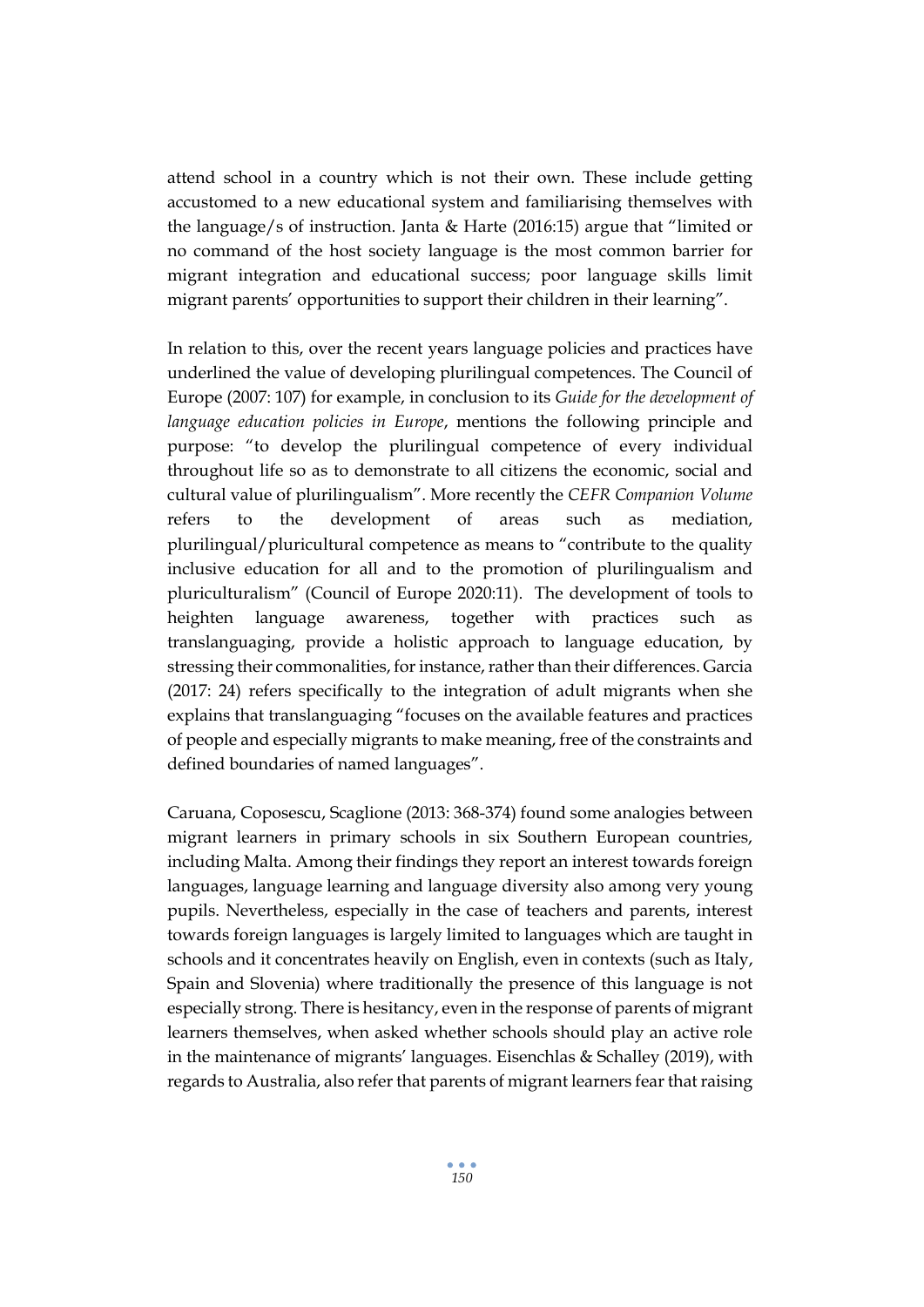children in their non-mainstream L1 may impact negatively on their ability to learn English, thereby influencing their academic prospects.

This maintenance of one's heritage language<sup>5</sup> represents one of the main challenges for migrants, and whether such languages should be available as part of their education is an issue in itself, not least because of practical implications<sup>6</sup>. One might postulate that this should not constitute a major problem with regards to Italian learners in Malta: as mentioned earlier there are several cultural affinities between the two countries, and even more so with Sicily from where most Italian migrants originate (Iorio, 2019; Caruana, forthcoming). Italian is spoken reasonably widely in Malta, despite the recent decline of this language (Caruana & Pace, 2015) and Maltese lexicon itself is replete with Italianisms (Brincat, 2011: 401-415)7.

Nevertheless, the very limited research presently available on this suggests that many Italian learners in our schools face considerable difficulties. Caruana (2020) suggests that many of them do not involve themselves actively in lessons and that linguistic difficulties in both English and Maltese affect their attainment in other subjects. Baschiera & Caruana (2020) interviewed Learning Support Educators in kindergartens, primary and secondary sectors of the Maltese educational system and suggest that while inclusion occurs quite effectively when learners are young, a number of problems are encountered when they join classes in secondary school, with bullying and segregation highlighted as being the most serious of these. Palazzo (2020) provides a narration of her own personal experience, starting from when, as a 12-year old, she arrived in Malta with her family – her mother is Maltese – after having spent her childhood in Sicily. Palazzo (2020: 2-6), who has since graduated as a teacher of Italian, explains that the struggles she faced were often the consequence of linguistic difficulties. At the time when she started attending school in Malta, in 2008, she was one of the very few Italian students on the island and she felt more included, especially by her peers, once she gained proficiency in both Maltese and English. This was not short of difficulties, since she had to repeat one year of her studies at secondary school. In her research

<sup>5</sup> "Many first, second or third generation migrants may live or grow up with a language within the home which is different to the language of the community they now live in. These heritage languages (HLs) may be learned from birth, or later in life, and vary in terms of the official and institutional recognition and support they are accorded" (Diskin, 2020:2).

<sup>6</sup> Krashen, Lu & Ashtari (2020), in a short article, provide a narrative regarding the maintenance of one's heritage language, underlining the importance of receiving 'optimal' input in it.

<sup>7</sup> Italian is the foreign language which around 60% of students opt for in secondary schools. It is therefore the most popular foreign language in local schools.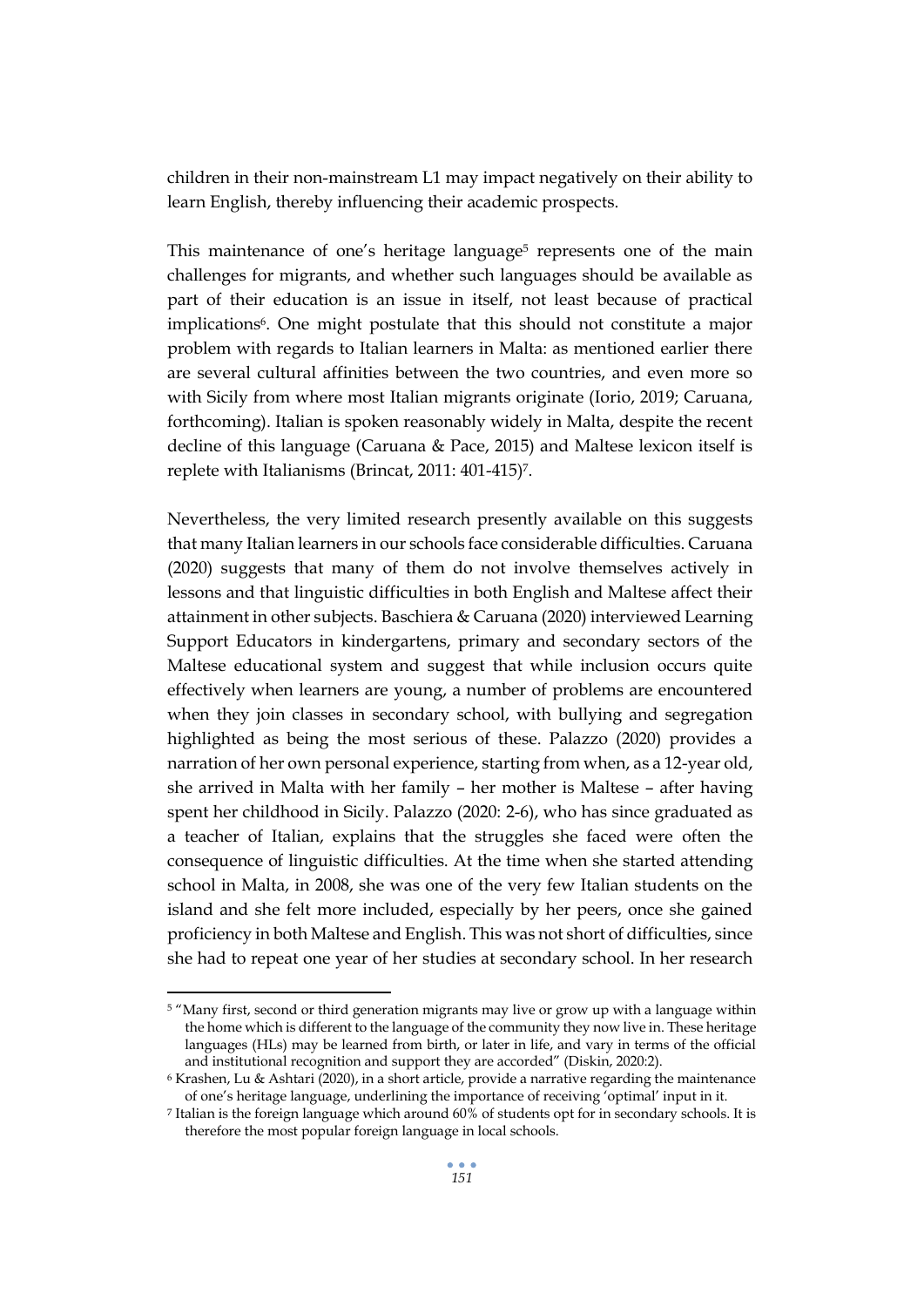Palazzo (2020) explains how her findings, to which reference will be made at a later stage of this paper, indicate that the inclusion of Italian learners has improved today, although it is not easy for many of them to attain good levels of proficiency in Maltese and/or English.

Surprisingly enough, these studies carried out in Malta on Italian migrant learners are among the very few contributions which tackle the recent inclusion of Italian nationals in foreign educational institutions8. This is possibly also because until quite recently, and excluding the pre- and post-War historical diasporas, most Italians who attended school in foreign countries were children of diplomats, or those holding similar high-ranking roles, who therefore often attended private institutions, some of which would offer classes based on the Italian educational system. An exception to this is represented by Palumbo's (2017) research who provides didactic suggestions to '*oriundi*', Italian descendants of second, third and fourth generation, who would have experienced different degrees of attrition of their heritage language. Palumbo highlights the importance of including "linguistic features that are related to the expression of one's identity, on the basis of the level of the course one follows" (Palumbo, 2017: 107, *our translation*) while also referring to the heterogenous linguistic repertoire of Italian migrants, whose relatives' L1 is generally a regional or dialectal form of Italian, and not the standard variety. In a short article Cassese (2019) refers to the importance of the role of parents to ensure that their children are exposed to language resources in Italian when they settle away from their homeland. Very interestingly, a recent study by Camozzi (2020) reports how in Germany children of migrants, including Italians, are sometimes placed in vocational schools soon after they finish primary school, seemingly as a result of poor achievement. This schooling experience has a direct impact on their career paths and occasionally represents an obstacle for social mobility.

<sup>8</sup> Conversely, there are many studies on the inclusion of students of non-Italian nationality in Italian schools. The presence of Italians in different continents is documented in Vedovelli (2011), while specific works include Bettoni (1987) for Italians in Australia, Scaglione (2000), for an Italian community in San Francisco, among others. Fiorentini, Gianollo & Grandi (2020) provide a comprehensive picture of the many languages present in Italian schools today, with the aim of outlining how these constitute an important resource for the development of plurilingualism.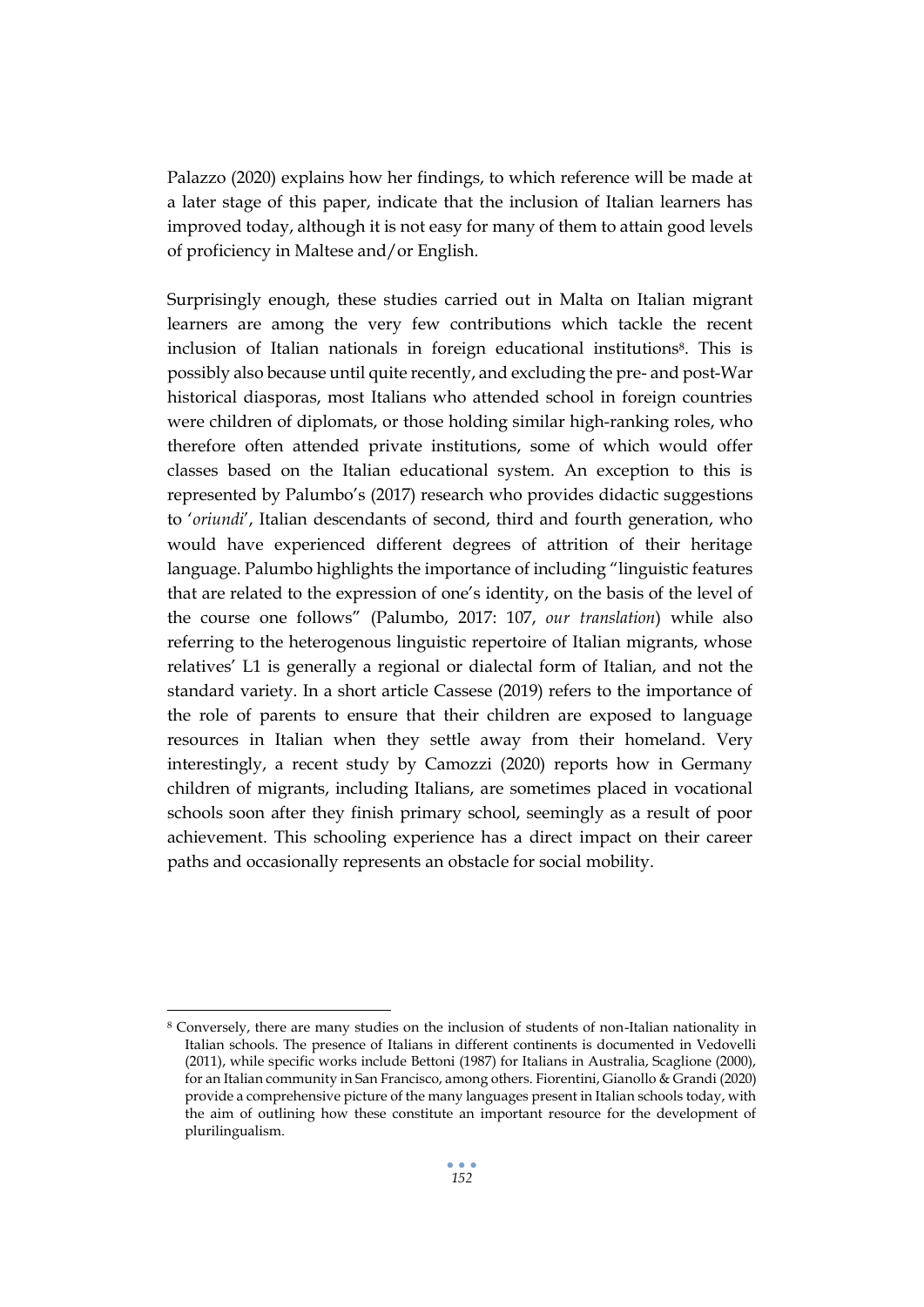#### **The Study**

In order to provide insights regarding Italian learners in Maltese schools, on their inclusion and on language-related issues, in the following sections we provide data from the following sources:

- a) Information provided by the Education Officer (EO) and teachers of Italian in secondary and post-secondary state schools, collected during the scholastic years 2018-19 and 2019-20, regarding the specific situation wherein these students follow lessons of their mother tongue (L1) which are, however, geared to suit the needs of Maltese students, who learn Italian as an L2<sup>9</sup>. This was collected via a set of questions sent to the EO and teachers in state schools by email, with the specific instruction of answering only if they teach or have taught Italian nationals. We received a total of 27 valid responses (25.7% of the total of teachers of Italian employed in the secondary and post-secondary state sector);
- b) The same questions, answered by email, by one teacher in a private primary school, where part of the education of students of Italian nationality is held in Italian, based on a specific programme designed for their needs;
- c) Data reported in a Master's in Teaching & Learning dissertation (Palazzo, 2020) collected through one-to-one semi-structured interviews with eight Italian students, four from Year 7 classes (11 year-olds) and four from Year 8 (12-year-olds), as well as interviews with three teachers, respectively of Maltese, English and Italian.

Our data are presented after having categorised them into themes, following procedures used for thematic analysis (Braun & Clarke, 2006). The themes presented are those which deal with the language-related issues discussed in the section of this paper entitled 'The schooling of migrant learners' and which feature prominently, whether explicitly or implicitly, in the responses we received. These are categorised as follows, although some comments included in the different themes inevitably overlap: the inclusion of Italian learners in

<sup>9</sup> For the purposes of this paper we subscribe to the following definition of a L2 (Saville-Troike & Barto, 2017:2): "Second language acquisition (SLA) refers both to the study of individuals and groups who are learning a language subsequent to learning their first one as young children, and to the process of learning that language. The additional language is called a second language (L2), even though it may actually be the third, fourth or tenth to be acquired".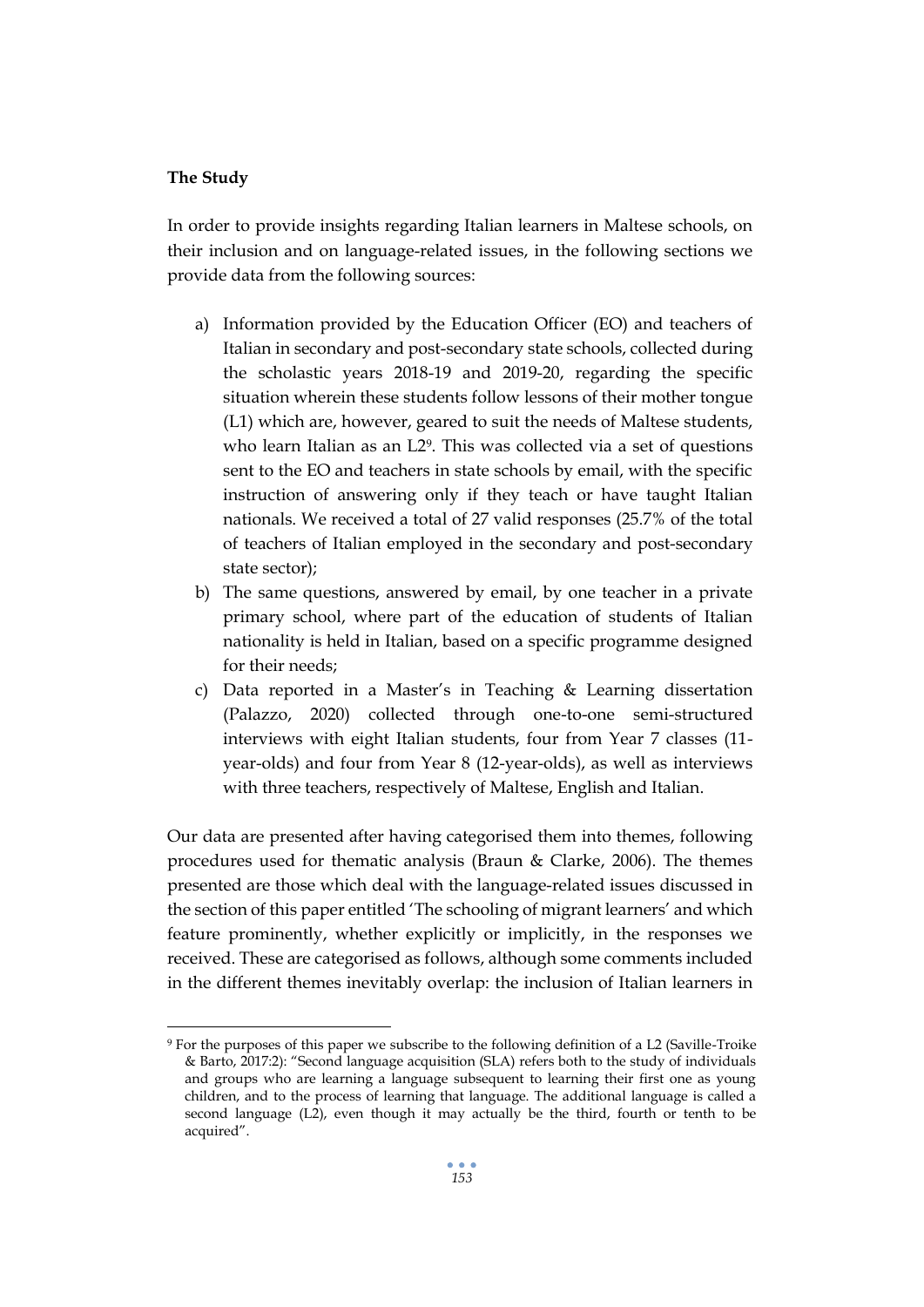schools and their participation during lessons of Italian; learning Maltese and English. We also add reflections on the maintenance of Italian learners' L1, but in this case we mainly report findings from the interviews included in Palazzo (2020: 50-54), since she delved into this issue more specifically than we did in our own data collection.

# **The inclusion of Italian learners in schools and their participation during lessons of Italian**

Comments regarding the inclusion of Italian students vary considerably, and while some refer to difficulties they face, the feedback provided by others is more encouraging: for example, while one teacher (comment 1) is very positive, another one (comment 2) affirms that Italians feel included 'most of the time', but that a lack of knowledge of Maltese constitutes a barrier:

- *1. Yes, very included. They obviously had to face difference in culture and a*  language problem but they adapted very quickly and both now can speak good *Maltese.* (Secondary school teacher)
- *2. They feel included most of the time. However, at times, students speak in Maltese amongst each other and the Italian students do not understand so they cannot fully interact with them.* (Secondary school teacher)

Another teacher (comment 3) refers to issues regarding the socialisation of Italian learners who do not mix with the Maltese, while the EO (comment 4) and another teacher (comment 5) provide some insights into difficulties that Italian learners face in order to participate in lessons of their L1, while also reflecting on the reasons for these and suggesting possible solutions:

- *3. Unfortunately, they do not tend to mix with Maltese students. They tend to stay in groups with other foreigners or Italian counterparts.* (Secondary school teacher)
- *4. The reluctance which I observed came also from the fact that some Italian native speakers are shy to speak in front of others and not because the teacher does not encourage them to. It seems like something which has to do with peer pressure, related to teenage years or with the need to integrate as students from another country.* (Education Officer – Italian)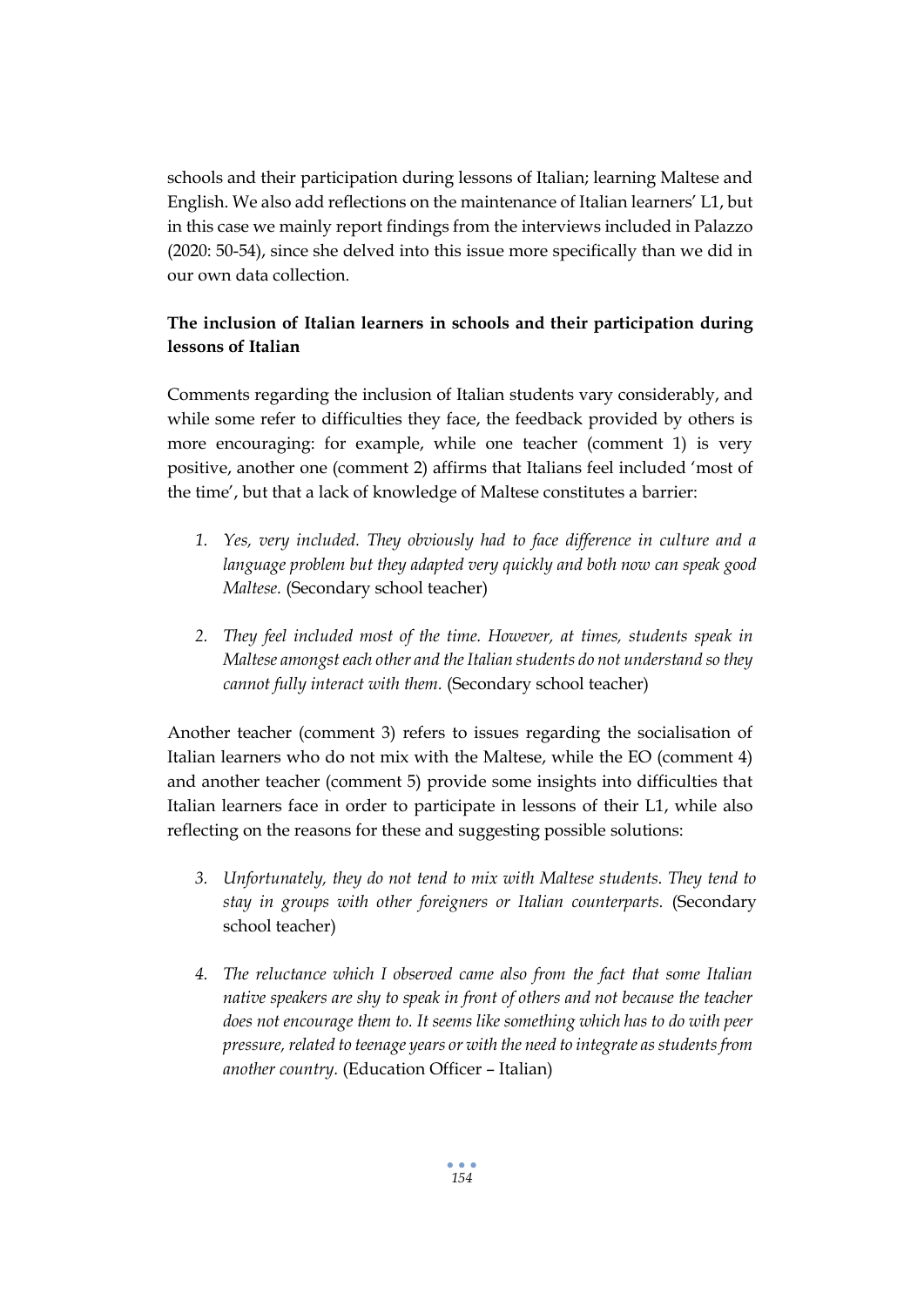*5. The two Italian students started to sit together and kept away from the rest of their peers. However, I encouraged them to participate in the lesson and with their peers through small group work. This helped them integrate more and eventually be accepted by their peers.* (Secondary school teacher)

In comment 6 below, a post-secondary school teacher explains that these learners 'feel welcome'. S/he then adds that other students of the same nationality help to 'adapt themselves'. This is quite similar to some of the statements in the comments above, in which reference is made to clustering among foreign nationals. This teacher also reports the experience of one learner who left school after finding difficulties to adapt herself to the local system:

*6. The majority of these students feel welcome at school and in class. At the moment, there is quite a number of Italian students in the school and in some way or another, they help each other to adapt themselves. Nevertheless, this year, I had a student in the 2nd year A-level class (from Sicily) who quit school after Christmas recess. She was a very diligent student but she was missing her home country and was finding it difficult to adapt herself to Maltese schooling.* (Post-secondary school teacher)

Some information, for which official data is not available, provides indications that Italian students in our schools are sometimes placed in lower tracks or bands, because of difficulties to follow some lessons due to limited competence in Maltese and English. This is also reported by Palazzo (2020: 50), as only two out of the eight students she interviewed are placed in high-ability tracks or bands. One comment from a secondary school teacher refers to this explicitly, and to how, absurdly, this also determines the group in which the student is placed during lessons of his/her L1 and how this leads to lack of motivation:

*7. This student was placed in a low band, since his marks were rather low in main subjects, which resulted in him being in a low band in Italian too. Of course, this made the simplified material and the exercises the other students found intellectually challenging very easy and boring for him so he was never motivated.* (Secondary school teacher)

Such issues explain why some students attend school 'unwillingly' or are 'absent most of the time', although in comment 8 below, the teacher also refers, somewhat vaguely, to learners' 'attitude'. Comment 9, refers to bullying – another problem which is mentioned quite often: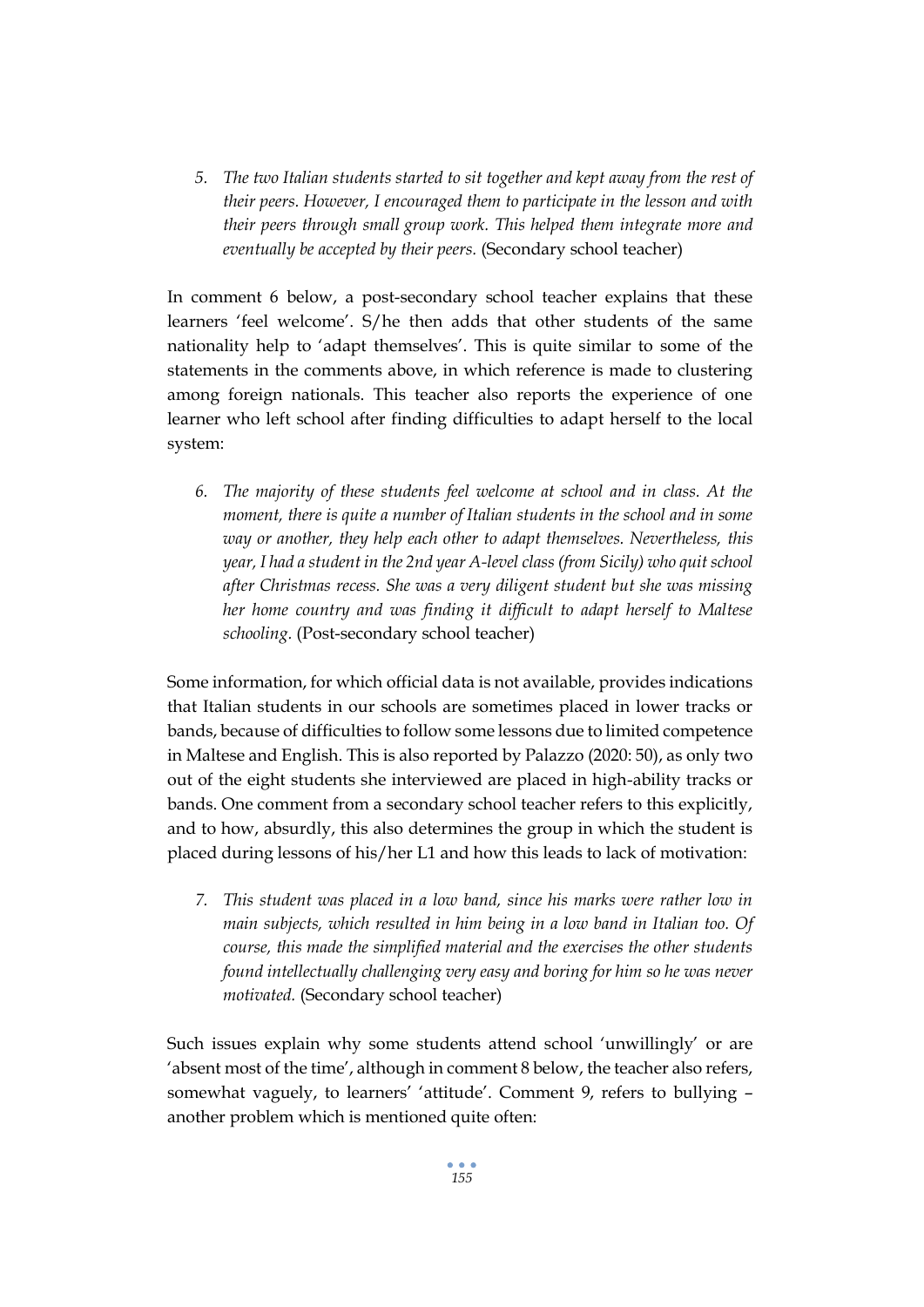- *8. There were other instances where Italian students did not cooperate... as I said it was due to their attitude: they came to school unwillingly and were absent most of the time so they were unreliable.* (Secondary school teacher)
- *9. This particular student was victim of some bullying, his level of absenteeism is high. He does not participate if not asked to directly, he does not like attention and sits on his own at the back. He tends to be easily bored too that is why I still involve him, I ask him to read and give feedback on Italian culture and he contributes.* (Secondary school teacher)

Besides absenteeism, cases of bullying are also reported by five of the eight Italian students interviewed by Palazzo (2020: 65-66), generally as a consequence of lack of inclusion. Bullying towards foreign nationals is one of the major problems outlined by the LSEs included in a study carried out by Baschiera & Caruana (2020).

# **Learning Maltese and English**

For all migrants, learning the language/s of the context in which they are immersed represents an important step for better inclusion. This is especially important as far as schools are concerned as competence in the language/s of instruction is fundamental both for scholastic attainment and socialisation. In this respect, the Maltese context can present several challenges, because two languages of instruction are used and because they vary considerably both according to their functions and to the context in which they are employed (e.g. school sector, subject being taught etc.), as recently reported by Panzavecchia & Little (2020). Code-switching and mixing between Maltese and English, both in teacher-talk and during interactions between students, can present additional challenges.

In the data we collected, Italian learners' disposition to learn Maltese and English was often praised, as in comment 1, in the previous section. Others provide similar comments to those referred to earlier (see, for example, comment 3) with emphasis on the fact that they 'speak well' in both languages (comments 10 and 11). One of these two teachers (comment 10) also states that Italian students cluster with "foreigners or English-speaking students" – a topic which cuts across all our themes: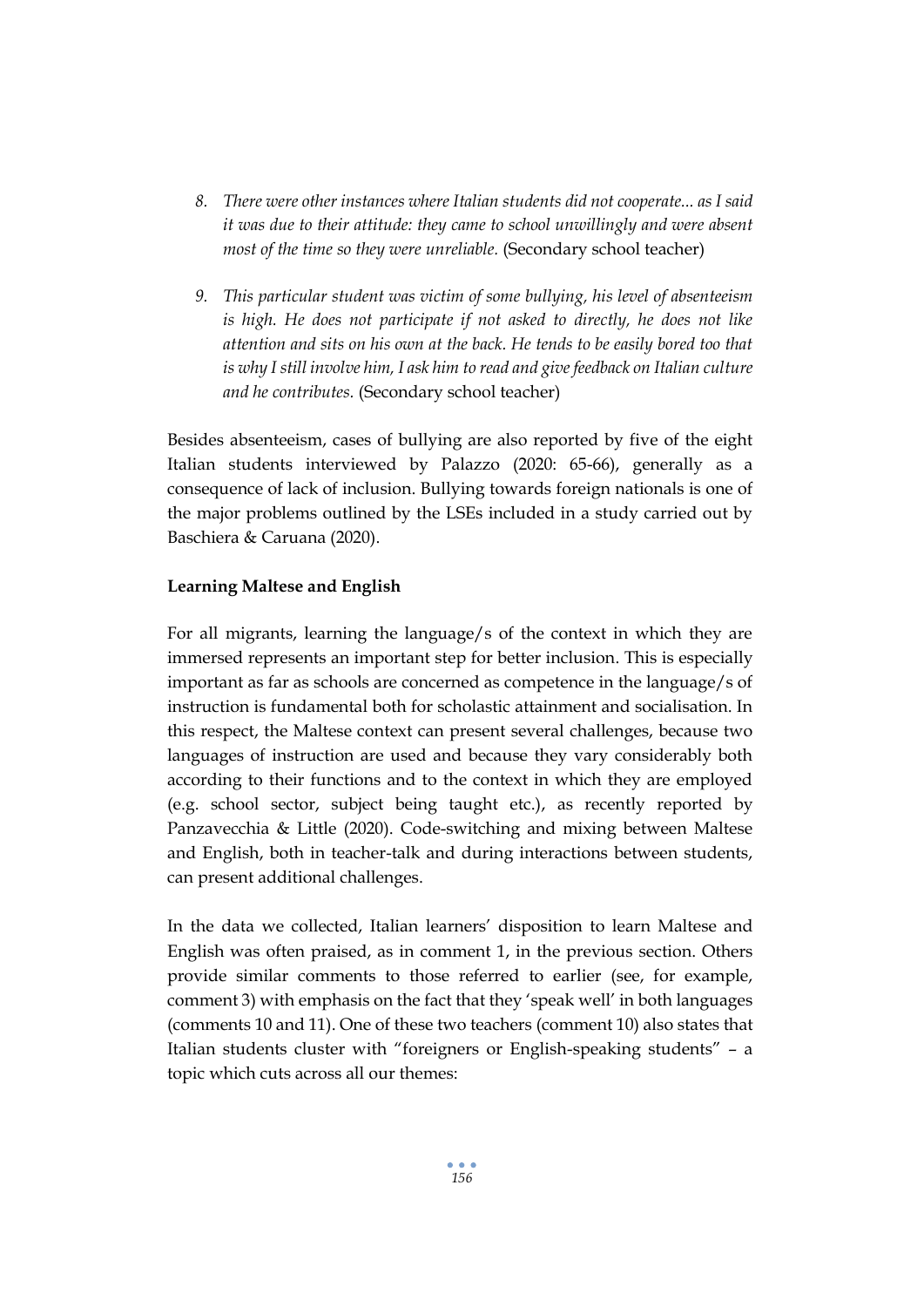- *10. They know how to speak very well both in English and in Maltese. During break they mostly stay with other foreigners or English-speaking students.*  (Secondary school teacher)
- 11. *Even though he does revert to Italian when he speaks, he has a sound knowledge of Maltese and English and so there are no language barriers with*  his peers, his other teachers and the rest of the school community. (Secondary school teacher)

Comment 12 below is included in the response of a teacher in a primary school, and is very similar to Baschiera & Caruana's (2020) findings in relation to the fact that age is a determining factor in learning languages, with younger learners facing less difficulties than older ones. Nevertheless, in spite of some difficulties, even older students have the potential to adjust, as explained in Comment 13:

- 12. *The main challenge for Italian students regards their communication skills when they get here: many do not know either English or Maltese. Nevertheless continuous exposure to the new languages (…) helps them surmount this obstacle.* (Teacher of the Italian programme in an independent school)
- *13. Yes, I can safely say that the students have adjusted well in Post-Secondary, where they feel at home and on the island in general (quoting some of them).* I *know one student had some trouble adjusting to Secondary School as she experienced some form of "culture shock". One of the challenges these students possibly face is when the class interacts in Maltese. Though this does not faze the Italian natives, I think it is almost expected. One in particular who has been here five years can also speak a bit of Maltese and understands much of it. The rest can cope well thanks to the daily routine that may entail a degree of repetition. Looks like they cope by predicting or assuming what will happen next. The Maltese students feel very comfortable around the Italians also because the latter can communicate well in English.* (Post Secondary school teacher)

Insofar as the induction hubs are concerned, students included in Palazzo's (2020) study state that these are helpful to learn the basics of Maltese and English, notwithstanding the fact that sometimes they miss a whole year of mainstream schooling in order to attend these classes, or they are 'pulled-out' of their mainstream classrooms. A similar consideration is also made by the students' parents, also interviewed by Palazzo (2020: 70-73), who speak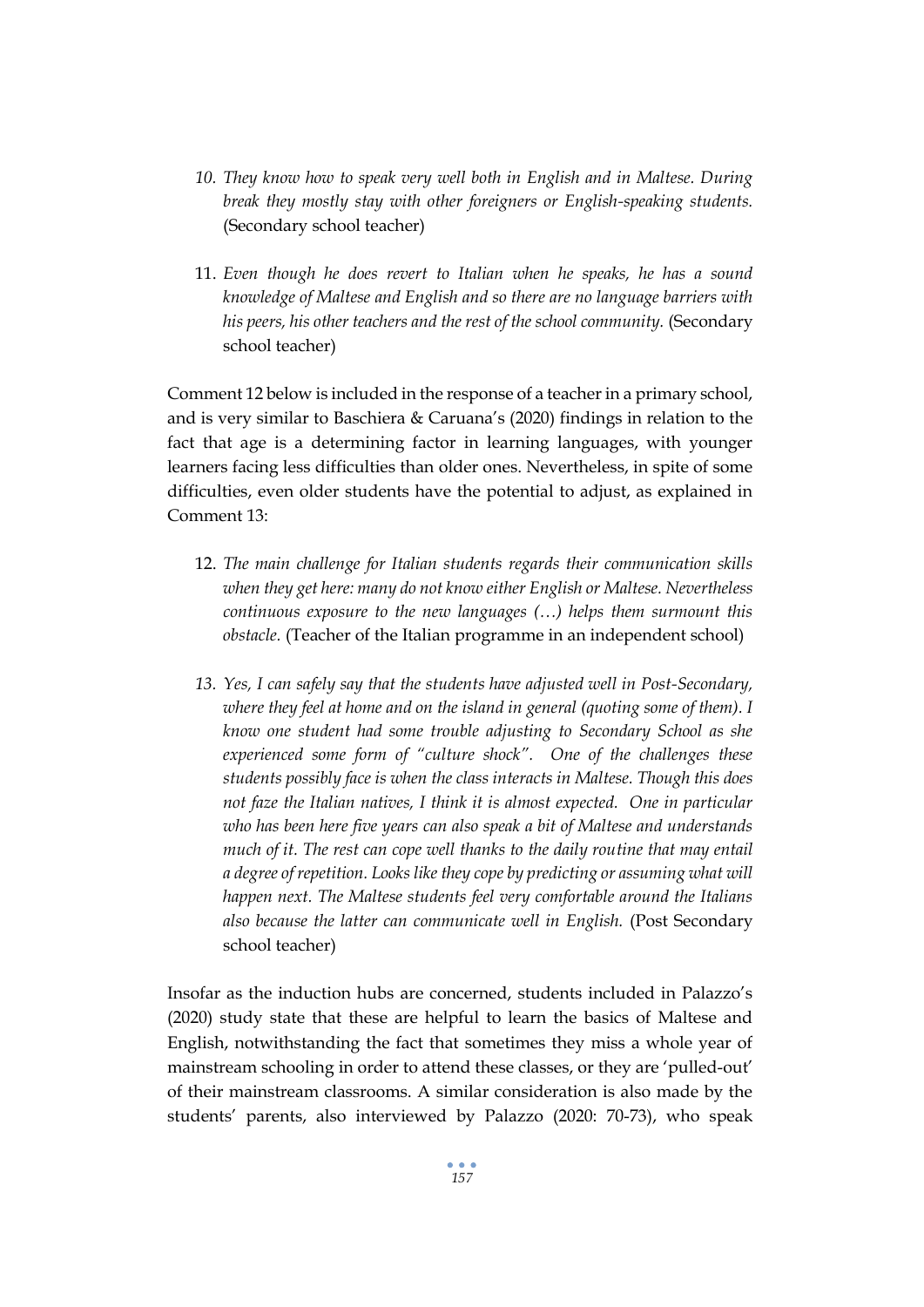positively about these hubs in terms of their role in helping their children gain basic competencies in both languages.

# **The maintenance of Italian learners' L1**

As previously outlined, the maintenance of migrants' heritage language/s concerns their personal and social identity. Undoubtedly, the geographical proximity between Malta and Italy, the presence of Italian media locally and the large Italian community on the island create opportunities for Italians to keep contact with their L1. The knowledge of Italian in Malta is quite widespread, although this has decreased considerably in the recent years (Caruana & Pace, 2015).

Palazzo's (2020, 50-56) data provide insights regarding language maintenance, the first of which is that all her subjects chose not to study Italian at school as they opted for Spanish instead, with one going as far as saying that she does 'not like' Italian:

14. *l'ho scelto io…perché non mi piace l'italiano e mi piace la lingua spagnola*<sup>10</sup> (Year 7 student, in Malta for the past 6 years).

A Year 8 student, when speaking about Year 9 options, has a different point of view as he explains that he intends studying Italian:

15. *Poi, quando dovrò scegliere un'altra lingua, se la sceglierò, mi sa che sceglierò l'italiano, perché inizio già a dimenticarlo [ride imbarazzato] […] a casa parlo in italiano, però tipo stare 6/7 ore a scuola al giorno mi fa…devo parlare l'inglese*11*.* (Year 8 student, in Malta for the past two years).

There are also examples of Italian students who, while speaking in Italian<sup>12</sup>, use English nomenclature to refer to school-related topics just like locals do, although there are corresponding forms for these in Italian. Examples include instances of intra-sentential switching such as: "…*durante il parents' evening*13"; "*quella di design e technology [l'insegnante] dà sempre…tipo detention. Solo perché* 

<sup>10</sup> I chose it ... because I do not like Italian and I like Spanish.

<sup>&</sup>lt;sup>11</sup> Then, when I'll have to choose another language, if I choose one, I think I'll choose Italian, because I'm already starting to forget it [laughs with embarrassment] […].at home I speak Italian, but staying 6/7 hours daily at school makes me ... I must speak English.

<sup>12</sup> The semi-structured interviews included in Palazzo (2020) were held in Italian, as evident also in some comments included in this section of our paper.

<sup>13</sup> During the parents' evening.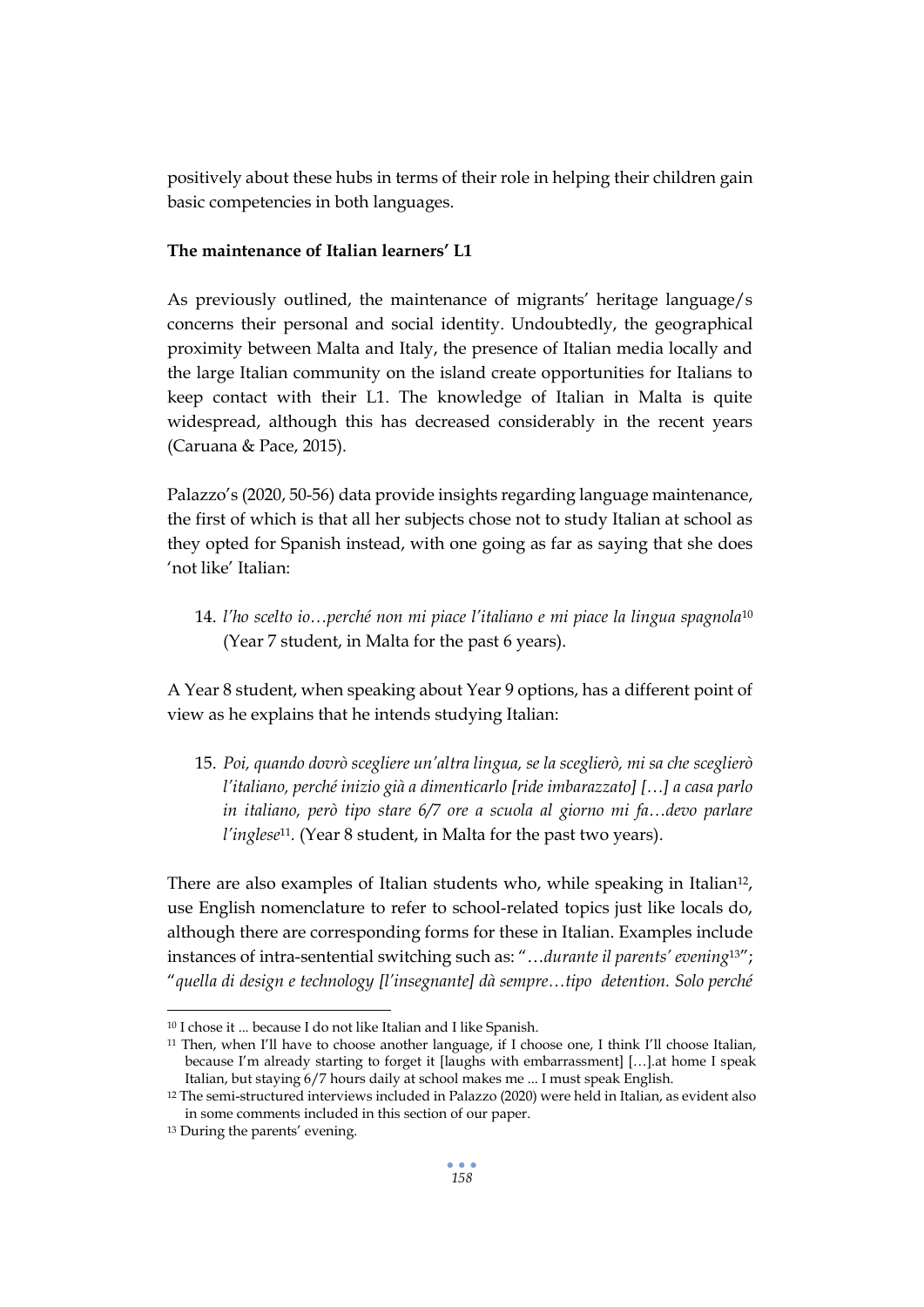*magari ti scordi l'apron*14" and other sentences in which they use the words "*pitch*", "*gym*", "*timetable*" and "*locker*". One student also uses the Englishbased calque "*soggetto*" to refer to school subjects, although this is incorrect in Italian<sup>15</sup>.

Although the above may be deemed instances of language attrition they are not necessarily accompanied by distancing from one's culture of origin. Although Palazzo's (2020) subjects acknowledge the importance of learning Maltese and English to feel included, and that they thereby limit their use of Italian in certain contexts, they still express a strong degree of attachment towards their culture of origin. This is also confirmed by the three teachers included in this study, and by some of the teachers from whom we gathered our own data. One teacher refers to how an Italian student marks his/her own identity by intervening during the lesson of Italian:

*16. Sometimes I say a word, and I am sure that it is correct, and he puts up his hand and tells me: Non si dice così da noi*16*. This also happens when we are doing some cultural aspect. At Christmas time, when I mentioned some typical Italian sweets, he said, Da noi non si mangia quello*17*. Obviously, he relates to what he is used to in the locality where he was brought up and where his paternal relatives still live.* (Secondary School teacher, referring to a Year 9 student, in Malta for the past three years)

The Italian classroom should also offer opportunities for maintenance of the heritage language, as shown in the following case where reference is made to how Italian learners can be an 'asset' to other students who are learning this language, especially if they overcome their shyness or reluctance to participate. This can be achieved if they are motivated adequately, also by being actively involved:

17. *To me and to his peers, this student is an asset to have in class. He participates during the lesson. At first, I was somewhat hesitant to involve him much because I was scared that his peers would feel intimidated by his level of proficiency, however, I was mistaken. Now he helps me set the pace during the* 

<sup>14</sup> The one of Design and Technology [the teacher] always gives…like, detention. Only maybe just because you forget the apron.

<sup>15</sup> The correct form in Italian for this is '*materia*'.

<sup>16</sup> We do not say so.

<sup>17</sup> We do not eat that.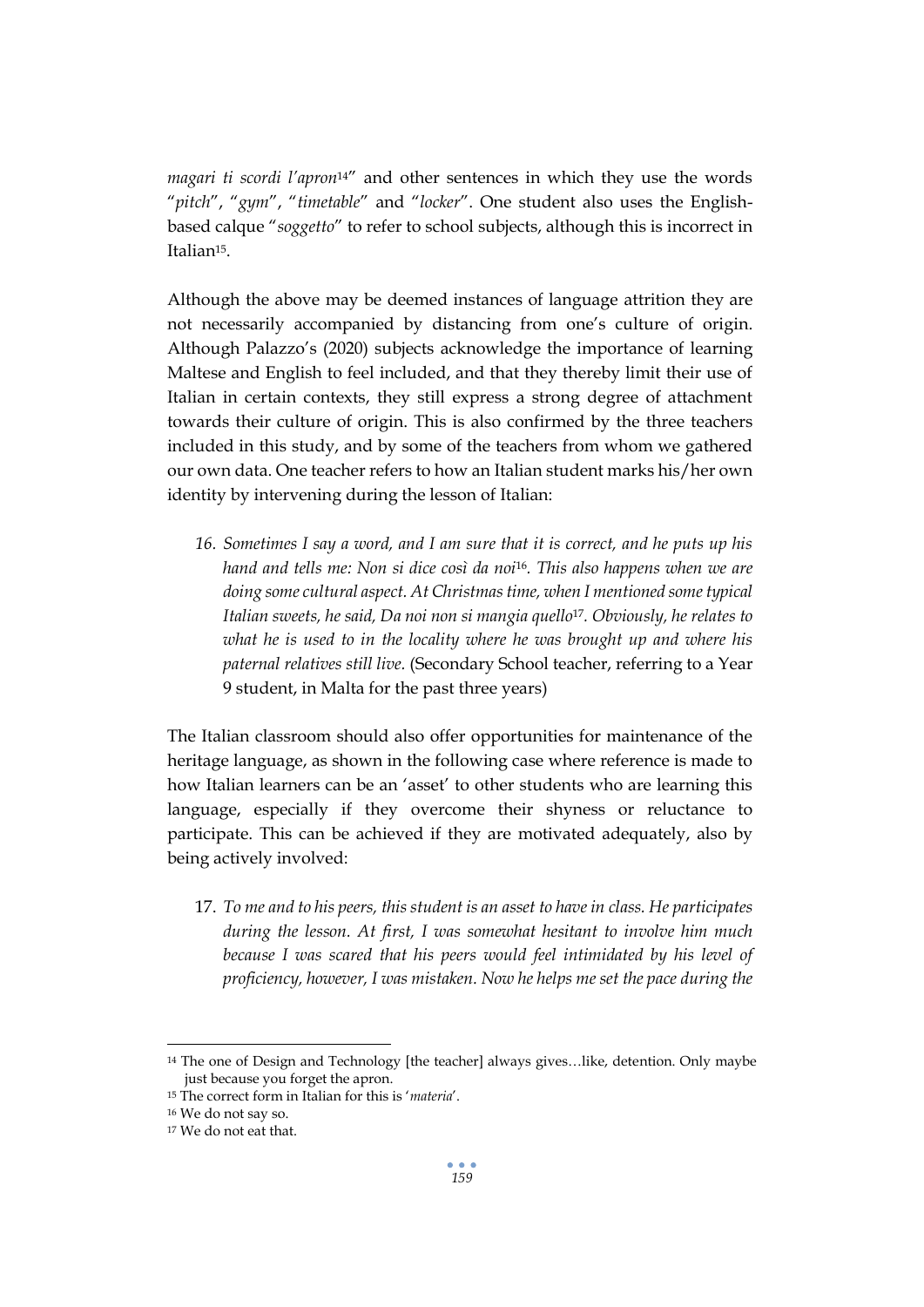*lesson and is a 'model' which helps me and the class, especially during speaking activities.* (Secondary school teacher)

One of our teachers, however, also pointed out how regional language varieties characterise the production of Italian nationals, as two Sicilians did not find it easy to adapt their pronunciation to standard Italian:

*18. There were two Sicilian students and I asked them to help out during the oral part. It was not easy for them because they had to use standard Italian.*

Italian students generally speak highly of Malta, while also speaking in very positive terms of their home country and of the region where they were brought up, in very positive terms. Some express a desire to return to their homeland in due course, revealing a strong bond with their heritage culture. They inevitably use Italian limitedly in the school context, also because of the pressing need to learn the context languages. It is interesting to see how some technicisms related to school are used in English, thereby revealing their adaptation to school-life in Malta.

# **Conclusion**

Contact with the Italian language in Malta has had peaks and troughs, with periods during which it was present very sparingly (e.g. the post-War years) to others when its popularity led to a considerable degree of spontaneous acquisition among locals (e.g. the years during which TV channels were very popular). Today, the growing Italian community represents a new phase of the island's contacts with Italy and with Italians. The nature of migration has changed today and it is often no longer a "a permanent, one-way settlement of people, but sustained movement into increasingly diversified spaces, resulting in a multilayering of different cultures, communities, and languages" (Diskin, 2020: 1-2). Albeit, since many Italian learners in our schools are very young, one can assume that quite a number of them will remain in Malta for a large portion of their life. Although it is yet too early to determine the impact of the Covid-19 pandemic on this situation, and while some Italian nationals have returned to their homeland in the past months, it is still likely that the presence of the Italian community in schools will be sustained in the future. These learners render our schools more multilingual and multicultural, thereby creating a 'pluricultural space' (Council of Europe, 2020: 114-115).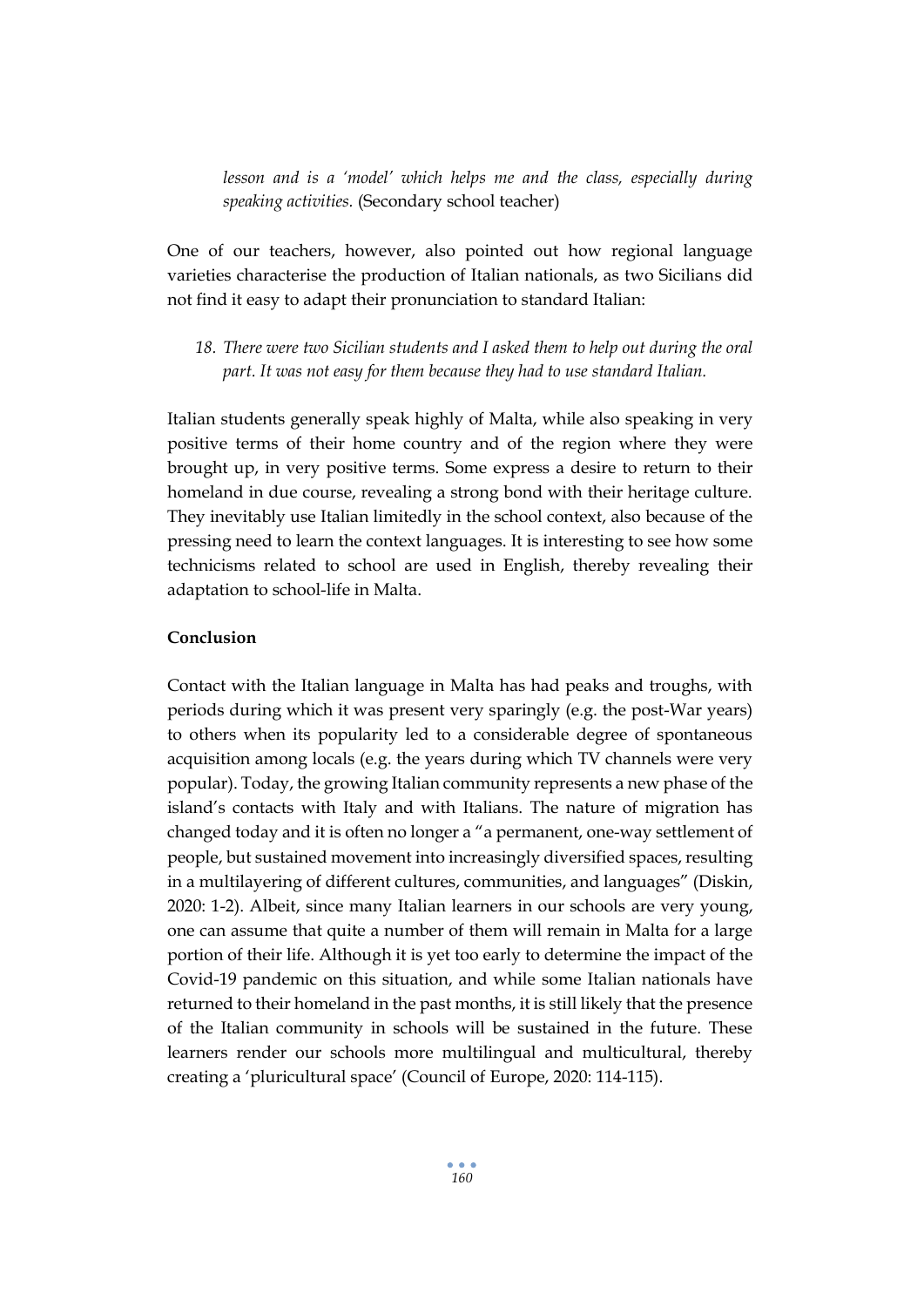While the induction hubs provide a space for migrant learners to improve their competence of the context languages, adequate in-class support should also be provided and sustained. Effective provisions ought to ascertain that they attain adequate competence in both context languages, as underlined by Coste & Cavalli (2015: 62), among others: "Competences in the language of schooling, also the language of the host country in the case of migrants, obviously need to be developed in all cases: they are essential for effective and lasting integration in the society in question".

In relation to this, our contribution provides indications that the inclusion of Italian learners in local schools may not always be plain-sailing. While acknowledging the limitations of our work, mainly due to its small-scale nature, our thematic analysis leads to the following reflections: firstly, it is evident that learning the two context languages may prove difficult and that, in some cases, it delays successful mainstreaming. Baschiera & Caruana (2020) refer that difficulties are more pronounced in the cases of learners who join their class in secondary school. Support from linguistic and/or cultural mediators, professional figures which are still absent within our educational system, is urgently required in some cases, even though teachers and LSEs who speak Italian sometimes intervene to help Italian learners feel more welcome, especially during the initial stages of their schooling in Malta. This is especially important since the local educational system differs considerably from the Italian one (Caruana, 2020).

Secondly, although one might assume that studying their own L1 locally would be a relatively seamless process for Italian learners, a few difficulties were noted: for example, not all of them participate actively in classroom activities often because they do not feel motivated to do so. Initiatives taken by teachers, such as group work, collaborative learning and presenting materials which are of interest to native speakers, as well as to L2 learners, can resolve these problems.

Thirdly, some findings, including those of Palazzo (2020), indicate that some learners start exhibiting symptoms of language attrition, also as a consequence of not using Italian at school. Nevertheless, they retain strong ties with their homeland, expressing pride for their cultural heritage, which is generally associated with the town, province or region where they were born, rather than with Italy as a whole. This pride could be a means to create more awareness regarding Italy and Italian among all learners in our schools, while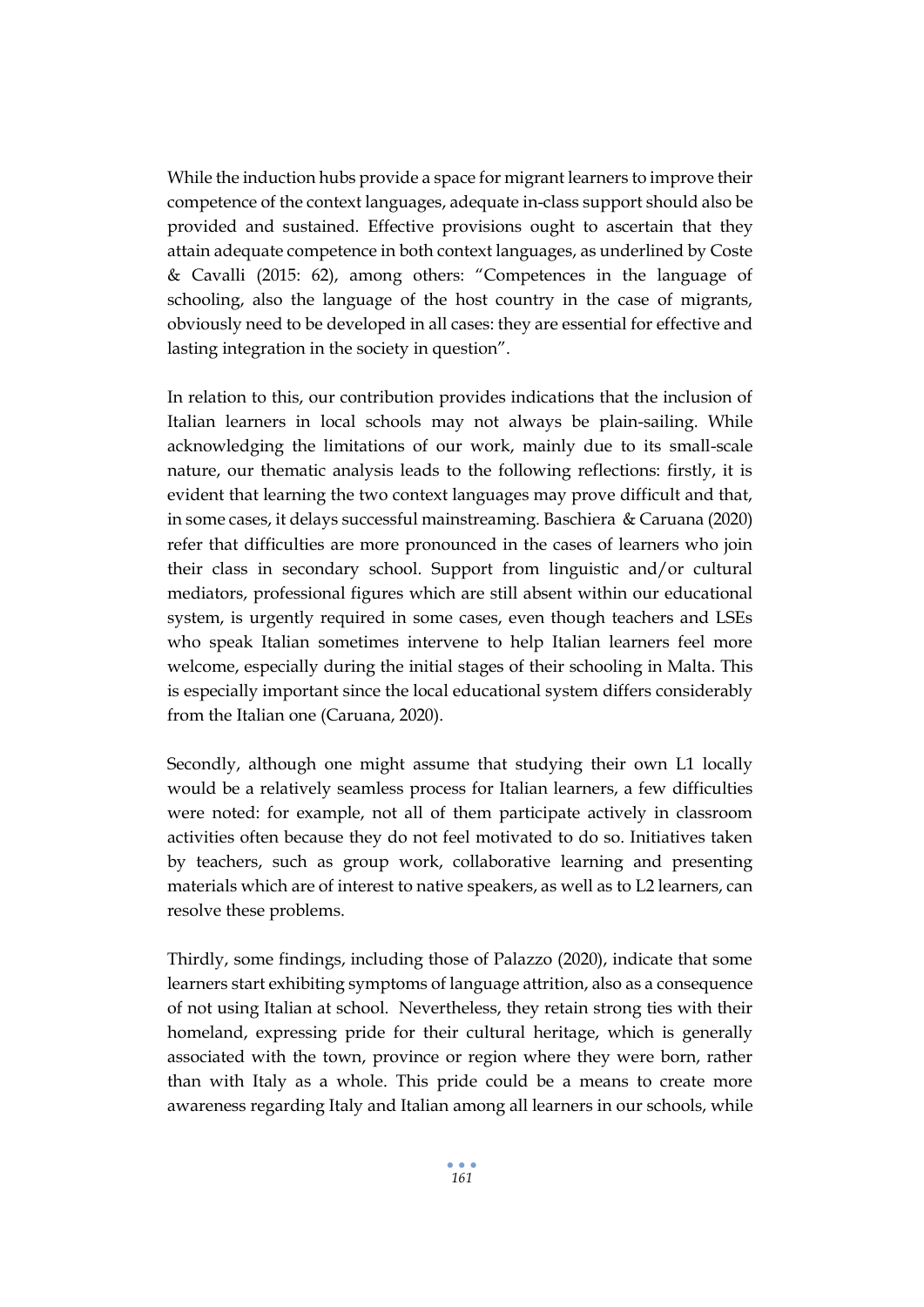also giving value to the intercultural dimension of language education $18$ (Castro & Sercu, 2005).

Finally, reference was often made to in-class and out-of-class 'clusters', with students of foreign nationality who do not mix readily with the Maltese. In the case of contact with Italian, raising awareness that cultural and geographical 'nearness' involves similarities and differences, and that both can have their space in our schooling, is the first step towards better inclusion. This would also avoid problems that are the cause of segregation, such as attainment issues which could result from being placed in low tracks, in a similar vein to Camozzi's (2020) observations, and bullying. This awareness also includes language, especially if Italian is not limited to the lessons of this language, but is presented in terms of intercomprehension<sup>19</sup> (Dufour, 2018), for example by occasionally making explicit the several lexical items and syntactic patterns that it shares with both Maltese and English, and by asking students to focus on the local linguistic landscape which is rife with Italianisms. This would help all students realise that Italian is strongly present locally, while enabling Italian students to appreciate that Malta is 'so near' to their homeland, rather than 'so far'.

#### **References**

Baschiera, B. & Caruana, S. (2020). When migrant learners are Italian: perceptions of learning support educators on the inclusion of Italians in Maltese schools*. Italian Journal of Educational Research* 25:151-164. Retreived from

https://ojs.pensamultimedia.it/index.php/sird/article/view/4370/3874.

- Bettoni, C. (Ed.) (1987). Italian in Australia. *Australian Review of Applied Linguistics*. Supplement Series, 4 (1).
- Braun, V. & Clarke, V. (2006). Using thematic analysis in psychology. *Qualitative Research in Psychology*, 3 (2), 77-101.
- Brincat, J. M. (2011). *Maltese and other languages*. Malta: Midsea Books.
- Camenzuli, R. (2020). *Maltese Primary School Teachers' Beliefs about Multilingualism*. Unpublished Master in Access to Education dissertation, University of Malta.
- Camozzi, I. (2020). The descendants of Italian migrants in Germany. Integration and discrimination at school. *Mondi Migranti* 3: 153-172. doi: 10.3280/MM2020- 003009

<sup>18</sup> Camenzuli's (2020) research provides noteworthy insights and recommendations regarding a proposed 'shift' towards more dynamic and fluid language practices in local classrooms, starting from an early age.

<sup>19</sup> The resource available online provides an example of intercomprehension between Romance languages: https://www.eurom5.com/p/chisiamo/intercomprensione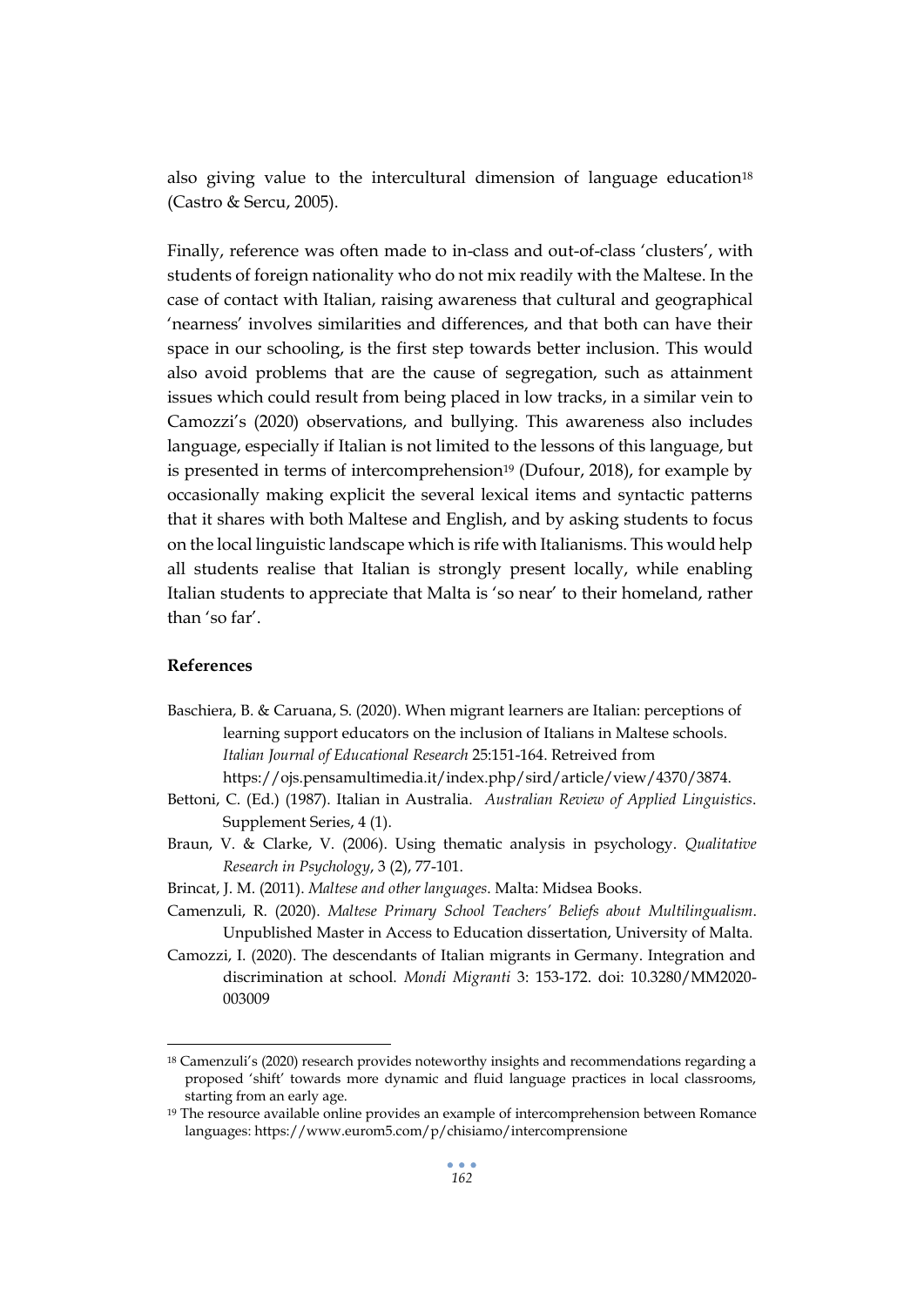- Caruana, S. (2020). L'inclusione degli italiani nella società e nelle scuole maltesi. *Italiano LinguaDue*, 2, 1-12.
- Caruana, S. (forthcoming). Continuing a long-lasting relationship: reflections on linguistic encounters of Italians living in Malta [submitted to Hajek, J. & Goglia, F. (Eds.) *Italian(s) abroad Italian Language and Migration in Cities of the World*. Berlin: De Gruyter Mouton].
- Caruana, S. & Klein, G. (2009). Costruzione conversazionale dell'"essere-straniero" in istituzioni in Italia e a Malta. In Mariottini, L., Sciubba, E. & Fatigante, M. (Eds), *Lingua e società. Scritti in onore di Franca Orletti per il suo sessantesimo compleanno*  (pp. 306-316). Milano: Franco Angeli.
- Caruana, S., Coposescu, L. & Scaglione, S. (Eds.) (2013). *Migration, multilingualism and schooling in Southern Europe*. Newcastle: Cambridge Scholar Publishers.
- Caruana, S. & Pace, M., (2015). Percorsi dell'italiano a Malta: storia, intrattenimento, scuola. In Ostinelli, M (Ed.), *La didattica dell'italiano. Problemi e prospettive* (pp. 244-252). Canton Ticino: SUPSI.
- Cassese, E. (2019). Bambini italiani all'estero: quali risorse per mantenere viva la lingua e la cultura italiana? *Educazione globale (26 maggio 2019)*. Retrieved from https://www.educazioneglobale.com/2019/05/bambini-italiani-allesteroquali-risorse-per-mantenere-viva-la-lingua-e-la-cultura-italiana/
- Castro, P. & Sercu, L. (2005). Objectives of Foreign Language Teaching and Culture Teaching. In Sercu, L. et al. *Foreign Language Teachers and Intercultural Competence: An International Investigation* (pp. 2-19). Clevedon: Multilingual Matters.
- Coste, D. & Cavalli, M. (2015). Education, mobility, otherness. The mediation functions of schools. Council of Europe. Strasbourg: Language Policy Division of the Council of Europe. Retrieved from https://rm.coe.int/education-mobilityotherness-the-mediation-functions-of-schools/16807367ee
- Council of Europe (2007). *From linguistic diversity to plurilingual education: Guide for the development of language education policies in Europe*. Strasbourg: Language Policy Division of the Council of Europe. Retrieved from https://rm.coe.int/CoERMPublicCommonSearchServices/DisplayDCTMCo ntent?documentId=09000016802fc1c4
- Council of Europe (2020). *Common European Framework of Reference for Languages: Learning, teaching, assessment – Companion volume*. Strasbourg: Council of Europe Publishing. Retrieved from www.coe.int/lang-cefr.
- Diskin, C. (2020). New Speakers in the Irish Context: Heritage Language Maintenance Among Multilingual Migrants in Dublin, Ireland. *Frontiers in Education* 4:163. doi: 10.3389/feduc.2019.00163
- Dufour, M. (2019). Intercomprehension: a reflexive methodology in language education. *Éducation et sociétés plurilingues*, 44. Retrieved from http://journals.openedition.org/esp/2411
- Eisenchlas, S. & Schalley, A.C. (2019). Reaching out to migrant and refugee communities to support home language maintenance. *International Journal of*